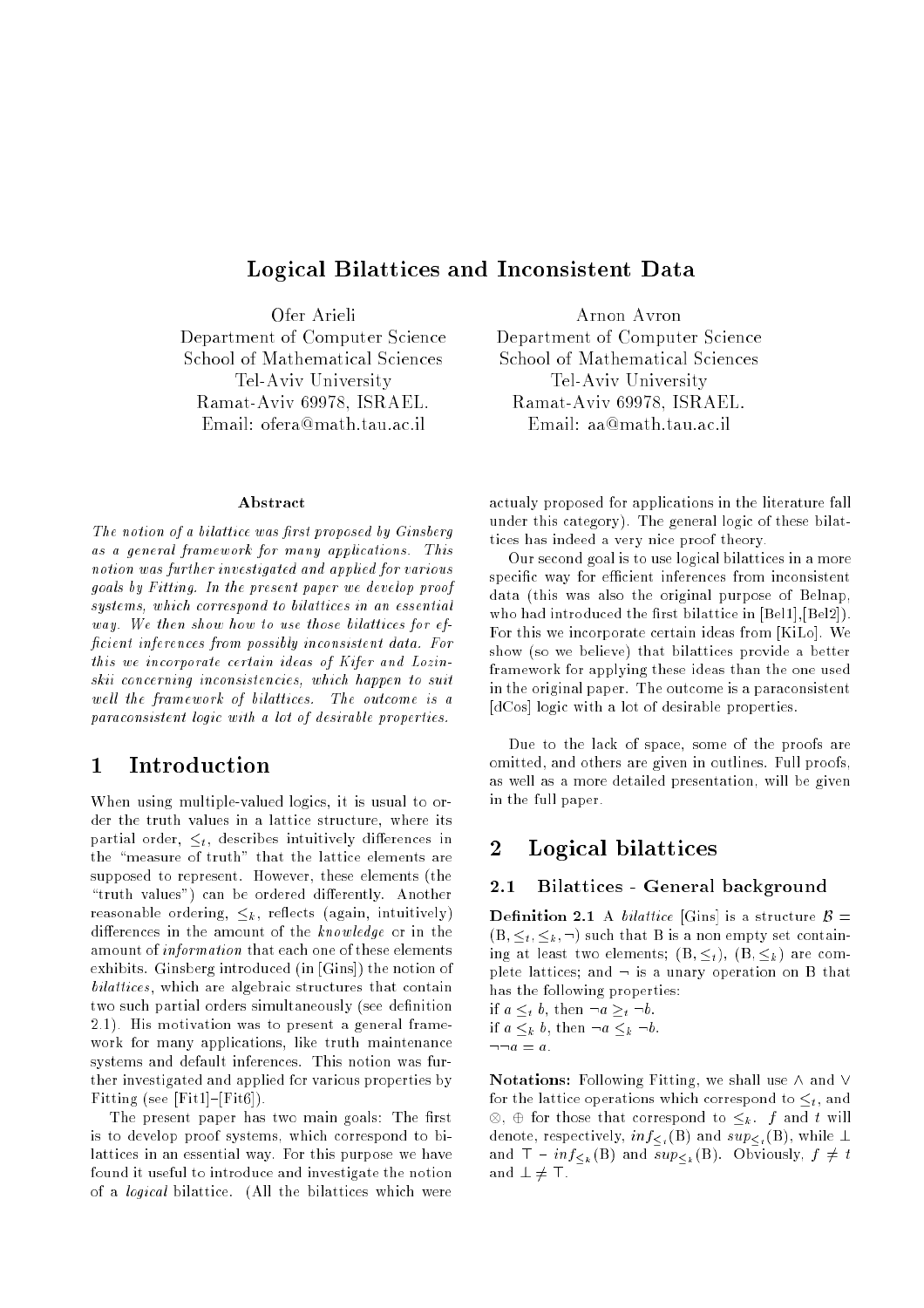While  $\wedge$  and  $\vee$  can be associated with their usual intuitive meanings of "and" and "or", one may understand as the standard and the standard and the  $\alpha$  -standard  $\alpha$ ity" ("accept all") operators, respectivelly. A practical application of  $\cup$  and  $\cup$  and example, in and  $\cup$ implementation of a logic programming language designed for distributed knowledgebases (see [Fit4] for more details).

Note that negation is order preserving w.r.t  $\leq_k$ . This reflects the intuition that  $\leq_k$  corrsponds to differences in our know ledge about formulae and not to their truth values. (see [Gins] for further discusion).

Definition 2.2 A bilattice is called *distributive* [Gins] if all the twelve possible distributive laws concorrection and the contract of the correction interlaced interlaced interlaced interlaced interlaced interlaced  $\mathcal{L}$  is the order of  $\mathcal{L}$  , is and  $\mathcal{L}$  , is monotonic with  $\mathcal{L}$  and  $\mathcal{L}$  . It is monotonic with respect to both  $\leq_t$  and  $\leq_k$ .

Lemma 2.3 [Fit1] Every distributive bilattice is interlaced.

**Example 2.4** The bilattices  $FOUR$  and  $NINE$  (figure 1) are both distributive bilattices <sup>-</sup>, while Ginsberg's *DEFAULT* [Gins] (figure 2) is not even interlaced.

**Definition 2.5** [Gins] Let  $(L,\leq)$  be a complete lat- $\sim$  structure L, is defined as the structure L, i.e., i.e., i.e., i.e., i.e., i.e., i.e., i.e., i.e., i.e., i.e., i.e., i.e., i.e., i.e., i.e., i.e., i.e., i.e., i.e., i.e., i.e., i.e., i.e., i.e., i.e., i.e., i.e., i.e. as follows:  $(y_1, y_2) \geq_t (x_1, x_2)$  iff  $y_1 \geq x_1$  and  $y_2 \leq x_2$ .  $(y_1, y_2) \geq_k (x_1, x_2)$  iff  $y_1 \geq x_1$  and  $y_2 \geq x_2$ .

 $\neg(x_1, x_2) = (x_2, x_1).$ 

 $L\odot L$  was introduced in [Gins], and later used by Fitting as <sup>a</sup> general mechanizm for constructing bilattices. A truth value  $(x, y) \in L \odot L$  may intuitively be understood as simultaneously representing the degree of belief for an assertion, and the degree of belief against it.

#### Lemma 2.6

a) [Fit3]  $L \odot L$  is an interlaced bilattice.

b) [Gins] If L is distributive, then so is  $L \odot L$ .

**Example 2.7** Denote  $\{0,1\}$  by TWO. Then FOUR is isomorphic to  $TWO \odot TWO$ . Similarly, NINE is isomorphic to  $\{\pm 1, 0, 1\} \odot \{\pm 1, 0, 1\}$ .

# 2.2 Bilters and logicality

One of the most important component in a manyvalued logic is the subset of the designated truth values. This subset is used for defining validity of formulae and a consequence relation. Frequently, in an algebraic treatment of the subject, the set of designated valued forms a filter, or even a prime (ultra-) filter, relative to some natural ordering of the truth values. Natural analogues for bilattices of filters, prime-filters, and set of designated values in genetal, are the following:

#### Definition 2.8

a) A bifilter of a bilattice B is a nonempty set  $\mathcal{F} \subset B$ ,  $\mathcal{F} \neq B$ , such that:  $a \wedge b \in \mathcal{F}$  iff  $a \in \mathcal{F}$  and  $b \in \mathcal{F}$ a b 2 F i a 2 F and b 2 F **b**) A bifilter  $\mathcal F$  is called *prime*, if it satisfies also:  $a \vee b \in \mathcal{F}$  iff  $a \in \mathcal{F}$  or  $b \in \mathcal{F}$  $a \oplus b \in \mathcal{F}$  iff  $a \in \mathcal{F}$  or  $b \in \mathcal{F}$ 

**Example 2.9** FOUR and DEFAULT contain exactly one bifilter,  $\{\top, t\}$ , which is prime in both.  $\{\top, t\}$  is also the only bifilter of  $FIVE$  [Gins] (figure 3), but it is *not* prime there:  $d\top \lor \bot \in \mathcal{F}$ , while  $d\top \notin \mathcal{F}$ , and  $\perp \notin \mathcal{F}$ . NINE contains two bifilters:  $\{\top, \circ t, t\}$ , as well as  $\{\top, ot, of, t, d\top, dt\}$ ; both are prime.

Since every bifilter  $\mathcal F$  is necessarily upward-closed w.r.t  $\leq_t$  and  $\leq_k$ ,  $\{x \mid x \geq_k t\}$  and  $\{x \mid x \geq_t T\}$  are subsets of F. On the other hand,  $f \notin \mathcal{F}$ , and  $\bot \notin \mathcal{F}$ , since  $\mathcal{F} \neq \mathbf{B}$ .

**Definition 2.10** A *logical bilattice* is a pair  $(\mathcal{B}, \mathcal{F})$ , in which  $\beta$  is a bilattice, and  $\mathcal F$  is a prime bifilter on  $\beta$ .

In the next section we shall use logical bilattices for defining logics in a way which is completely analogous to the way Boolean algebras and ultralters are used in classical logic. The role which  $TWO$  has among Boolean algebras is taken here by  $FOUR$ :

**Theorem 2.11** Let  $(\mathcal{B}, \mathcal{F})$  be a logical bilattice. Then there exists a unique homomorphism  $h : \mathcal{B} \to \text{FOUR}$ , such that  $h(b) \in \{\top, t\}$  iff  $b \in \mathcal{F}$ .

**Outline of Proof:** Define  $h(b) = \top$  if  $b \in \mathcal{F}$  and  $\neg b \in \mathcal{F}$ ,  $h(b) = t$  if  $b \in \mathcal{F}$  and  $\neg b \notin \mathcal{F}$ ,  $h(b) = f$  if  $\neg b \in \mathcal{F}$ and  $b \notin \mathcal{F}$ , and  $h(b) = \perp$  if  $b \notin \mathcal{F}$  and  $\neg b \notin \mathcal{F}$ .  $\Box$ 

We next discuss the existence of bifilters and prime bilters, concentrating on an important special case:

 $\lceil r \cup \cup R \rceil$  is que to Belnap (see [Bel1], [Bel2])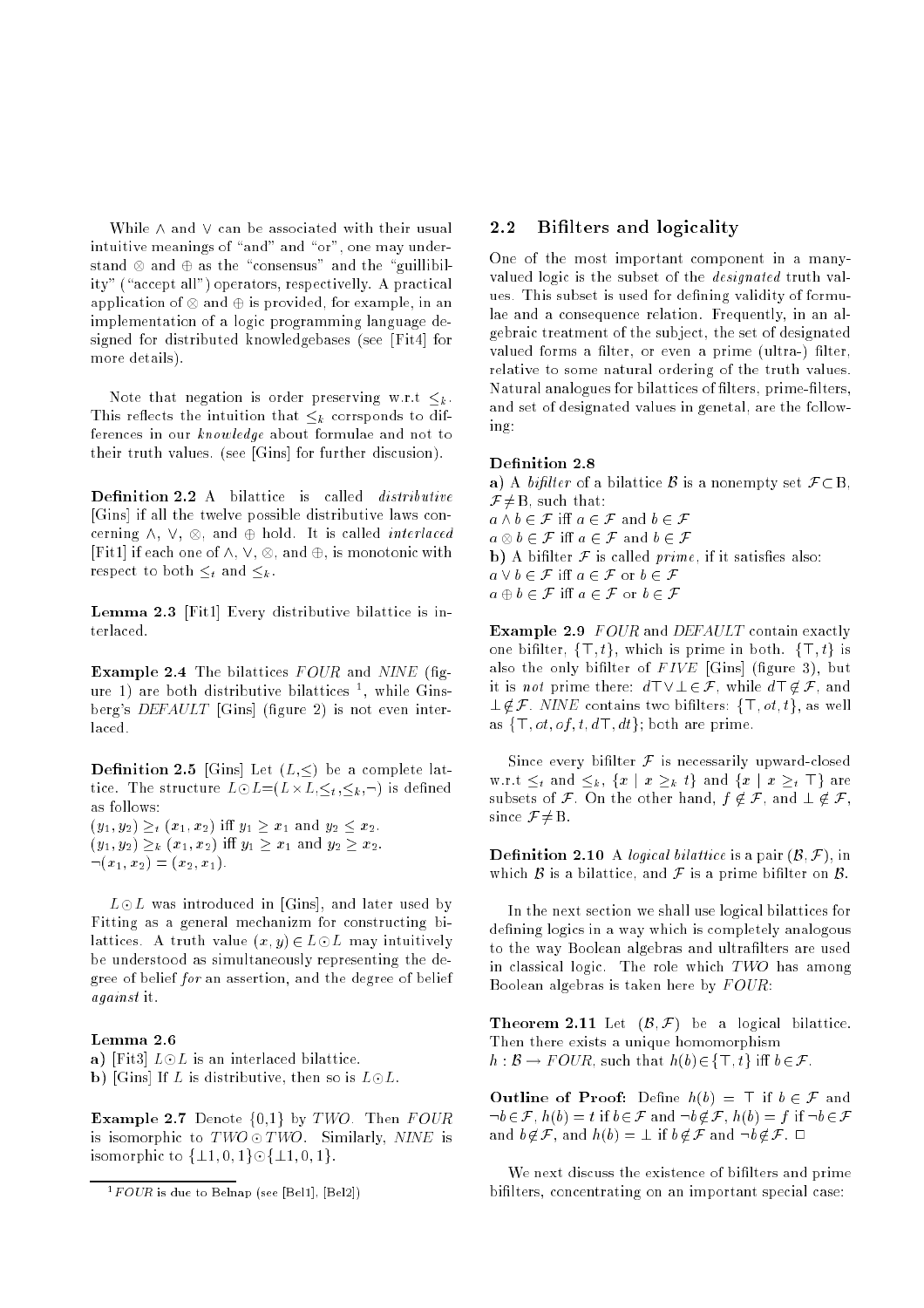

Figure 1:  $FOUR$  and  $NINE$ 



Figure 2: DEFAULT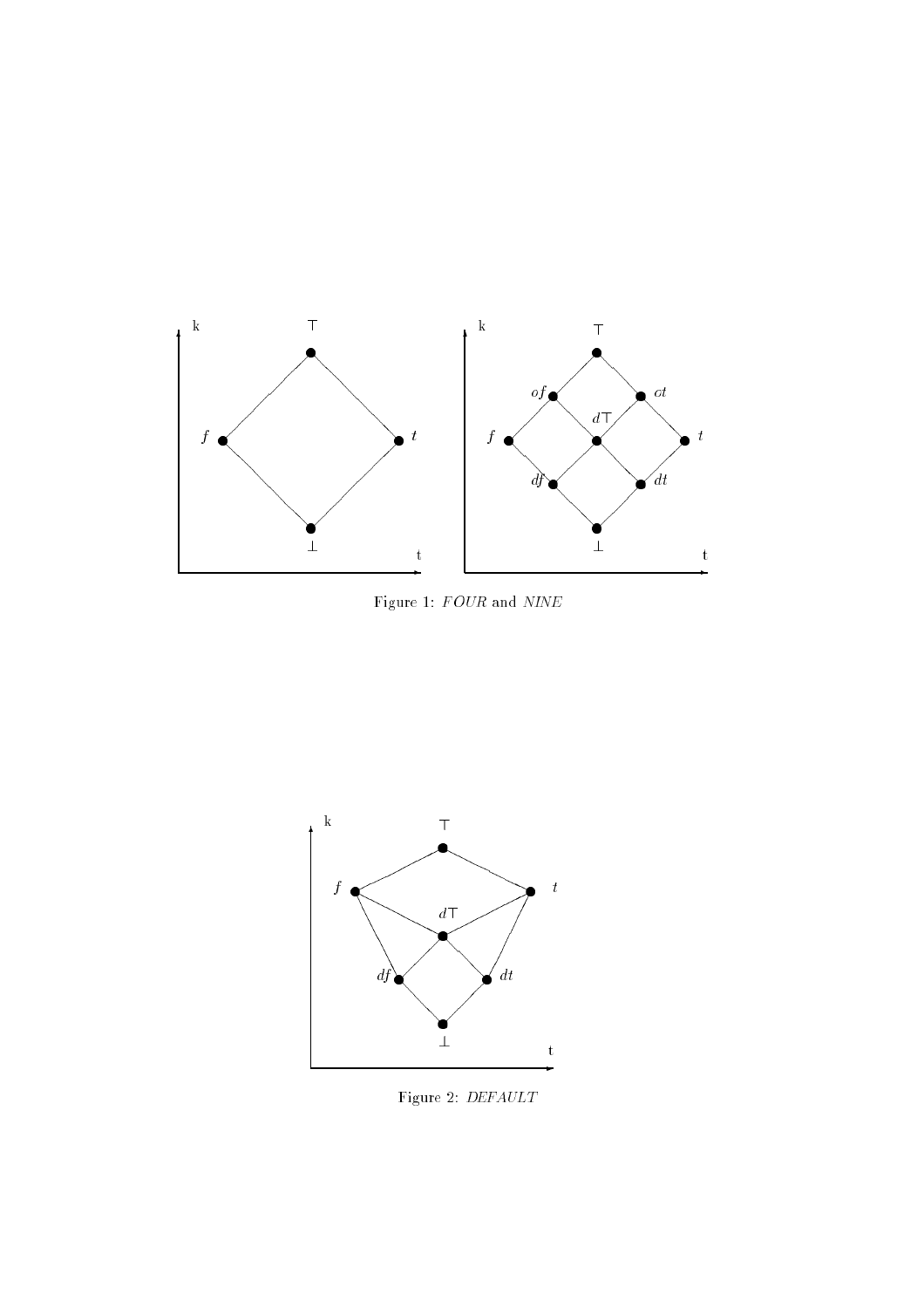

Figure 3: F IVE

- **Definition 2.12** Let  $\beta$  be a bilattice. Define:
- $\bullet \mathcal{D}_k(\mathcal{B}) \equiv \{x \mid x \geq_k t\}$
- $\bullet \mathcal{D}_t(\mathcal{B}) = \{ x \mid x \geq_t \top \}$

Intuitively, each element of  $\mathcal{D}_k(\mathcal{B})$  represents a truth value which is known to be "at least true" ([Bel2], p.36). Hence it seems that  $\mathcal{D}_k(\mathcal{B})$  is a particulary natural candidate to play the role of the set of the designated values of  $\beta$ .

#### Example 2.13

a)  $\mathcal{D}_k(FOUR) = \mathcal{D}_t(FOUR) = \{\top, t\}.$ b)  $\mathcal{D}_k(DEFAULT) = \mathcal{D}_t(DEFAULT) = \{\top, t\}.$ c)  $\mathcal{D}_k(FIVE) = \mathcal{D}_t(FIVE) = \{\top, t\}.$ d)  $\mathcal{D}_k(NINE) = \mathcal{D}_t(NINE) = \{\top, \text{ot}, t\}.$ e)  $\mathcal{D}_k(L \odot L) = \mathcal{D}_t(L \odot L) = \{ (sup(L), x) \mid x \in L \}.$ 

**Proposition 2.14** Let  $\beta$  be an interlaced bilattice. Then  $\mathcal{D}_k(\mathcal{B}) = \mathcal{D}_t(\mathcal{B})$ , and it is the smallest bifilter (i.e.: it is contained in any other bifilter). Moreover,  $\{b, \neg b\} \subset \mathcal{D}_k(\mathcal{B})$  iff  $b = \top$ .

It follows that if B is interlaced, then  $(\mathcal{B}, \mathcal{D}_k(\mathcal{B}))$  is a logical bilattice iff  $\mathcal{D}_k(\mathcal{B})$  is prime. In fact,  $(\mathcal{B}, \mathcal{D}_k(\mathcal{B}))$ is logical bilattice in all the exapmles which were actually used in the literature for constructive purposes. This is true even for *DEFAULT*, although it is not interlaced.

We next provide a sufficient and neccessary conditions for  $\mathcal{D}_k(\mathcal{B})$  to be prime in one particularly important case:

**Proposition 2.15** If  $L$  is a complete lattice, then  $(L \odot L, \mathcal{D}_k (L \odot L))$  is a logical bilattice iff  $sup(L)$  is join irreducible (i.e.: if  $a \vee b = sup(L)$ , then  $a = sup(L)$  or  $b = sup(L)$ .

#### The basic logic of logical bi-3 lattices

For simplicity, we treat here only the propositional case; the extension to full predicate logic is in most cases straightforward.

# 3.1 The basic consequence relation

# Definition 3.1

a) The language  $BL$  (Bilattice-based Language) is the standard propositional language over f^; \_; :; ; g. b)  $BL(4)$  is  $BL$  enriched with the constants  ${f, t, \bot, \top}.$ 

c) Let  $B=(\mathcal{B}, \mathcal{F})$  be a logical bilattice.  $BL(B)$  is BL enriched with a propositional constant for each element in B.

Given a bilattice  $\beta$ , the semantic notion of valuations in  $B$  is defined in the obvious way. The associated logics are also defined naturally:

#### Definition 3.2

a)  $\Gamma \models_{BL(B)} \Delta$  iff for every valuation  $\nu$  such that  $\nu(\psi) \in \mathcal{F}$  for all  $\psi \in \Gamma$ , we have that  $\nu(\phi) \in \mathcal{F}$  for some  $\phi \in \Delta$ .

b)  $\Gamma \models_{BL} \Delta (\Gamma \models_{BL(4)} \Delta)$ , where  $\Gamma$  and  $\Delta$  are finite sets of formulae in BL (in BL(4)), iff  $\Gamma \models_{BL(B)} \Delta$  for every logical bilattice B.

### Proposition 3.3

b)  $\models$ BL(B) is paraconsistent in the BL(B)  $\frac{p}{B}$  is paraconsistent in the BL(B)  $\frac{p}{B}$ 

Our next theorem is an easy consequence of theorem 2.11. It shows that in order to check consequence

 $\lceil$  In  $DL(4)$ , nowever, t and  $\lceil$  are tautologies.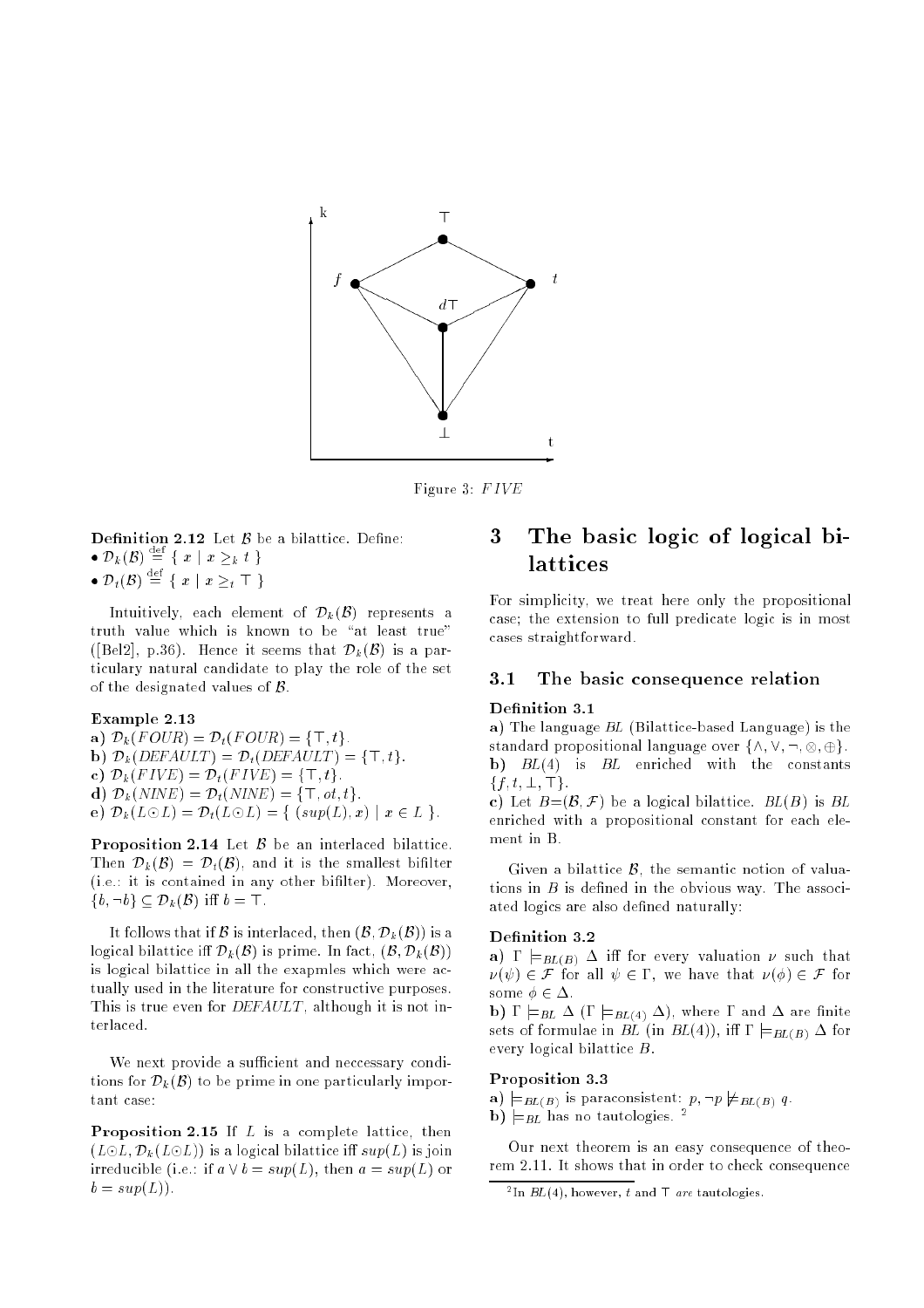in any logical bilattice, it is sufficient to check it in FOUR.

**Theorem 3.4** Let  $\Gamma$  and  $\Delta$  be finite sets of formulae in BL (in BL(4)). For every B,  $\Gamma \models_{BL(B)} \Delta$  iff  $\Gamma \models_{BL(FOUR)} \Delta$ .

# 3.2 A Gentzen-type proof system

Since  $\models$ <sub>BL</sub> does not have valid formulae, it cannot have a Hilbert-type representation. However, there is a nice Gentzen-type formulation, which we shall call  $GBL(GBL(4))$ :

## The system GBL

Axioms:

$$
\Gamma, \psi \Rightarrow \Delta, \psi
$$

# Rules:

Exchange, Contraction, and the following logical rules:

| $\Gamma, \psi, \phi \Rightarrow \Delta$               | $\Gamma \Rightarrow \Delta, \psi$                 | $\Gamma \Rightarrow \Delta, \phi$                   |
|-------------------------------------------------------|---------------------------------------------------|-----------------------------------------------------|
| $\Gamma, \neg \psi \Rightarrow \Delta$                | $\Gamma, \neg \phi \Rightarrow \Delta$            | $\Gamma \Rightarrow \Delta, \psi \land \phi$        |
| $\Gamma, \neg \psi \Rightarrow \Delta$                | $\Gamma, \neg \phi \Rightarrow \Delta$            | $\Gamma \Rightarrow \Delta, \neg \psi, \neg \phi$   |
| $\Gamma, \neg (\psi \land \phi) \Rightarrow \Delta$   | $\Gamma \Rightarrow \Delta, \neg \psi, \neg \phi$ |                                                     |
| $\Gamma, \psi \Rightarrow \Delta$                     | $\Gamma, \phi \Rightarrow \Delta$                 | $\Gamma \Rightarrow \Delta, \neg (\psi \land \phi)$ |
| $\Gamma, \psi \lor \phi \Rightarrow \Delta$           | $\Gamma \Rightarrow \Delta, \psi, \phi$           |                                                     |
| $\Gamma, \neg \psi, \neg \phi \Rightarrow \Delta$     | $\Gamma \Rightarrow \Delta, \neg \psi$            | $\Gamma \Rightarrow \Delta, \psi \lor \phi$         |
| $\Gamma, \psi, \phi \Rightarrow \Delta$               | $\Gamma \Rightarrow \Delta, \neg \psi$            | $\Gamma \Rightarrow \Delta, \neg \psi$              |
| $\Gamma, \psi, \phi \Rightarrow \Delta$               | $\Gamma \Rightarrow \Delta, \psi$                 | $\Gamma \Rightarrow \Delta, \phi$                   |
| $\Gamma, \neg \psi, \neg \phi \Rightarrow \Delta$     | $\Gamma \Rightarrow \Delta, \neg \psi$            | $\Gamma \Rightarrow \Delta, \psi \otimes \phi$      |
| $\Gamma, \neg (\psi \otimes \phi) \Rightarrow \Delta$ | $\Gamma \Rightarrow \Delta, \neg \psi$            | $\Gamma \Rightarrow \Delta, \psi, \phi$             |
| $\Gamma, \psi \Rightarrow \Delta$                     | $\$                                               |                                                     |

Note: The positive rules for ^ and are identical. Both behave as classical conjunction. The difference is with respect to the negations of p^q and <sup>p</sup>q. Unlike the conjunction of classical logic, the negation of <sup>p</sup>q is equivalent to ply you want that the fact that the fact that  $p \leq_k q$  iff  $\neg p \leq_k \neg q$ . The difference between  $\vee$  and  $\oplus$  is similar.

**Definition 3.5**  $\Delta$  follows from  $\Gamma$  (notation:  $\Gamma \vdash_{GBL}$  $(\Delta)$  if  $\Gamma \Rightarrow \Delta$  is provable in GBL.

**Theorem 3.6** (Soundness and Completeness)  $\Gamma \models_{BL} \Delta$  iff  $\Gamma \vdash_{GBL} \Delta$ .

**Theorem 3.7** (Cut Elimination) If  $\Gamma_1 \vdash_{GBL} \Delta_1, \psi$ and  $\Gamma_2$ ,  $\psi \vdash_{GBL} \Delta_2$ , then  $\Gamma_1$ ,  $\Gamma_2 \vdash_{GBL} \Delta_1$ ,  $\Delta_2$ .

Outline of Proofs: The two theorems are proved together by showing, using induction on compexity of sequents and the fact that all the rules are reversible, that every sequent has either a cut free proof or a counter-model.  $\square$ 

### Theorem 3.8 (Monotonicity and Compactness)

Let  $\Gamma$ ,  $\Delta$  be arbitrary sets of formulae in BL (not necessarily finite). Then  $\Gamma \models_{BL} \Delta$  iff there exist finite sets  $1$ ,  $\Delta$  such that  $1 \subseteq 1$ ,  $\Delta \subseteq \Delta$  and  $1 \models_{BL} \Delta$  (iii  $1 \cap GBL \Delta$  ). The same is true for  $\sqsubset_{BL(4)}$ .

Outline of Proof: Suppose that  $\Gamma, \Delta$  are sets for which no such  $1$ ,  $\Delta$  exist. Extend the pair  $(1, \Delta)$  to a maximal pair  $(1, \Delta)$  with the same property. Using  $\bf{r}$  and  $\bf{\Delta}$  construct a refuting  $\nu$  in  $\bf{r}$  our in a way which is similar to the construction of  $h$  in the proof of 2.11.  $\Box$ 

#### Notes:

1. The  $\{\wedge, \vee, \neg\}$ -fragment was called "the basic  $\{\wedge, \vee, \neg\}$ -system" in [Avr1], and was introduced there following a different motivation. It had generally been known as the system of "first degree entailments" in relevance logic (see [AnBe], [Dunn]).

2. In [Avr1] it is shown that if we add  $\Gamma$ ,  $\neg \psi$ ,  $\psi \Rightarrow$  $\Delta$  as an axiom to the  $\{\wedge, \vee, \neg\}$  (or  $\{\wedge, \vee, \neg, f, t\}$ )fragment of GBL, we get a sound and complete system for Kleene 3-valued logic, while if we add  $\Gamma \Rightarrow$  $\Delta, \psi, \neg \psi$  we get one of the basic three-valued paraconsistent logics ". By adding both we get classical logic.

#### $3.3$ Implication connectives

## 3.3.1 Weak implication

The language BL, rich as it is, lacks an appropriate general implication connective (relative to  $\models$ BL). Defining  $\psi \to \phi$  as  $\neg \psi \lor \phi$  is not adequate, since both modus ponens and the deduction theorem fail for this connective. Instead we follow [Avr1] by looking for

<sup>&</sup>lt;sup>3</sup>Also known as  $J_3$  - see, e.g., chapter IX of [Epst] as well as [OtdC],[Otta],[Avr3],[Rozo].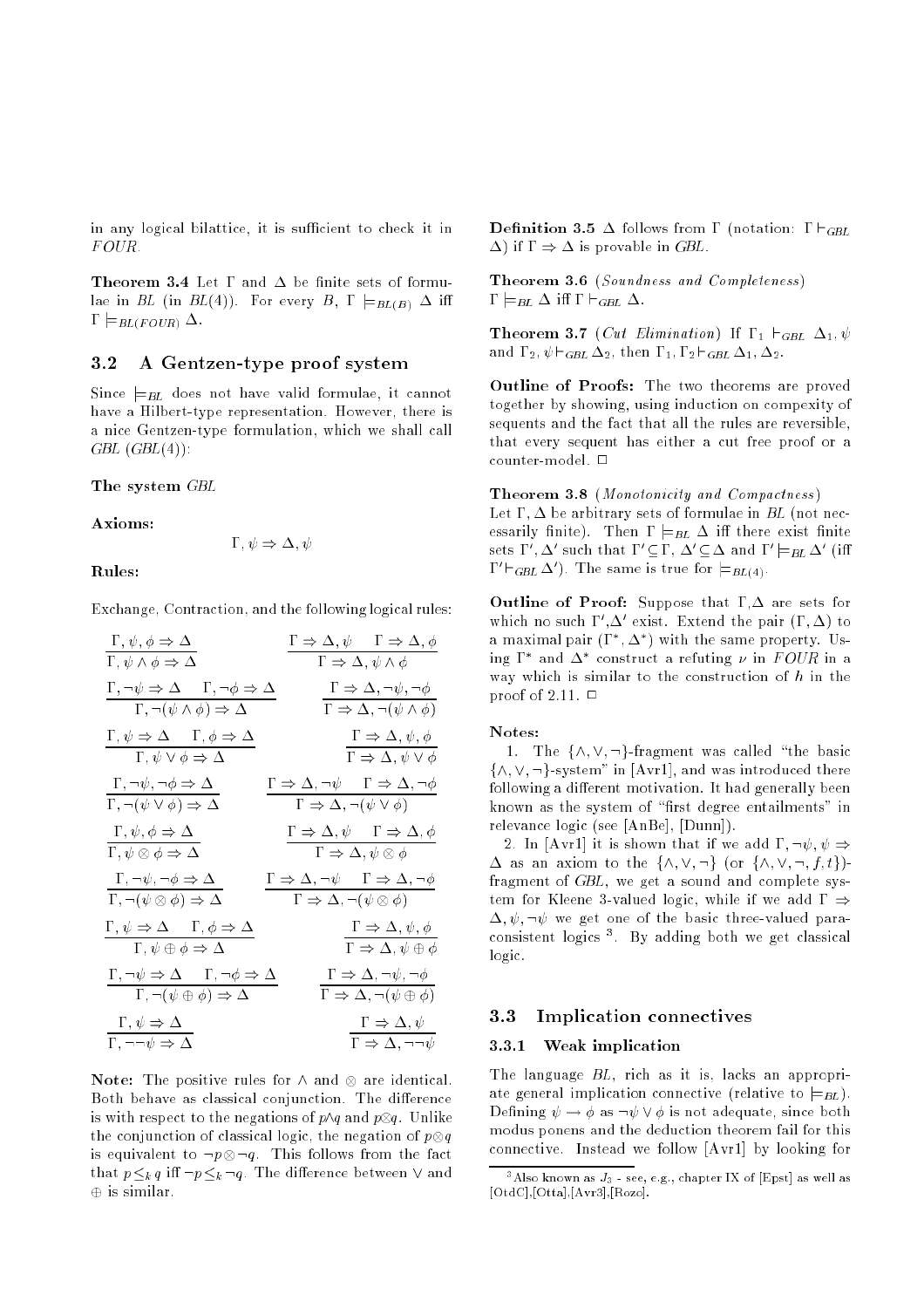an internal implication  $\supset$  that satisfies what is called there the symmetry conditions for implication. Such an implication can be defined in every logical bilattice  $(B, \mathcal{F})$  as follows: <sup>4</sup>

$$
a \supset b \stackrel{\text{def}}{=} \left\{ \begin{array}{ll} b & \text{if } a \in \mathcal{F} \\ t & \text{if } a \notin \mathcal{F} \end{array} \right.
$$

We enrich now the languages  $BL$ ,  $BL(4)$ , and  $BL(B)$ , with the connective  $\supset$ . The various consequence relations are extended accordingly. The following facts hold:

**Proposition 3.9** We still have that  $\models$ <sub>BL(4)</sub> =  $\models_{BL(FOUR)}= \models_{BL(B)}.$ 

**Proof:** Similar to that of theorem 2.11.  $\Box$ 

Proposition 3.10 Both modus ponens and the deduction theorem are valid for  $\supset$  under  $\models$ BL ( $\models$ BL(4), etc).

Theorem 3.11 Extend the systems above with the following rules:

$$
\frac{\Gamma \Rightarrow \psi, \Delta \qquad \Gamma, \phi \Rightarrow \Delta}{\Gamma, \psi \supset \phi \Rightarrow \Delta} \qquad \qquad \frac{\Gamma, \psi \Rightarrow \phi, \Delta}{\Gamma \Rightarrow \psi \supset \phi, \Delta}
$$
\n
$$
\frac{\Gamma, \psi, \neg \phi \Rightarrow \Delta}{\Gamma, \neg(\psi \supset \phi) \Rightarrow \Delta} \qquad \frac{\Gamma \Rightarrow \psi, \Delta \qquad \Gamma \Rightarrow \neg \phi, \Delta}{\Gamma \Rightarrow \neg(\psi \supset \phi), \Delta}
$$

The soundness, completeness, and cut elimination theorems hold for the extended systems as well.

**Proof:** Similar to that of theorems 3.6 and 3.7.  $\Box$ 

Unlike the previous case, once we have  $\supset$ , the language does have valid sentences, hence it is possible to give a Hilbert-type axiomatization, which we will denote by HBL. HBL can be obtained from what was called in  $[Avr1]$  "the basic Hilbert-type system" by adding as axioms the counterparts of the rules for anu ⊕: ⊺

## The system  $HBL$

## Defined connective:

$$
\psi \equiv \phi \stackrel{\text{def}}{=} (\psi \supset \phi) \land (\phi \supset \psi)
$$

Inference rule:

$$
\frac{\psi \quad \psi \supset \phi}{\phi}
$$

Axioms:

$$
\psi \cup \phi \cup \psi
$$
\n
$$
(\psi \cup \phi \cup \phi) \cup (\psi \cup \phi) \cup (\psi \cup \phi)
$$
\n
$$
((\psi \cup \phi) \cup \psi) \cup \psi
$$
\n
$$
\psi \wedge \phi \cup \psi \qquad \psi \wedge \phi \cup \phi
$$
\n
$$
\psi \cup \phi \cup \psi \wedge \phi
$$
\n
$$
\psi \cup \phi \cup \psi \wedge \phi
$$
\n
$$
\psi \otimes \phi \cup \psi \qquad \psi \otimes \phi \cup \phi
$$
\n
$$
\psi \cup \phi \cup \phi \wedge \phi
$$
\n
$$
\psi \cup \phi \wedge \phi \wedge \phi
$$
\n
$$
\psi \cup \psi \vee \phi \qquad \phi \cup \psi \vee \phi
$$
\n
$$
(\psi \cup \phi) \cup (\phi \cup \phi) \cup (\psi \vee \phi \cup \phi)
$$
\n
$$
\neg (\psi \cup \phi) \cup (\phi \cup \phi) \cup (\psi \oplus \phi \cup \phi)
$$
\n
$$
\neg (\psi \wedge \phi) \equiv \neg \psi \vee \neg \phi
$$
\n
$$
\neg (\psi \otimes \phi) \equiv \neg \psi \otimes \neg \phi
$$
\n
$$
\neg (\psi \oplus \phi) \equiv \neg \psi \oplus \neg \phi
$$
\n
$$
\neg (\psi \cup \phi) \equiv \psi \wedge \neg \phi
$$
\n
$$
\neg \neg \psi \equiv \psi
$$

 $\lambda b \rightarrow \lambda b$ 

Note that the  $\{\wedge, \vee, \supset\}$ -fragment of these systems is identical to the classical one. The critical connective is, therefore, negation.

# 3.3.2 Strong implication

The implication connective  $\supset$  has two drawbacks: the main one is that even in case that  $\psi \supset \phi$  and  $\phi \supset \psi$ are both valid,  $\psi$  and  $\phi$  might not be equivalent (in the sense that one can be substituted for the other in any context). For example, if  $\psi = \neg(\varphi \supset \rho)$  and  $\phi = \varphi \wedge \neg \rho$ , then both  $\psi \supset \phi$  and  $\phi \supset \psi$  are valid, but  $\neg \psi \supset \neg \phi$  is not. The second disadvantage is that  $\psi \supset \phi$  may be true, its conclusion false, without this entailing that the premise is false (for example:  $\perp \supset$  $f = t$ . As is always the case when we have an internal implication which satisfies the symmetry conditions, we can introduce however a stronger implication which does not have these disadvantages (see [Avr1]):

Definition  $3.12$  (strong implication)  $\psi \rightarrow \phi \equiv (\psi \supset \phi) \wedge (\neg \phi \supset \neg \psi)$ 

 $\cdot$  it is not difficult to show that in  $F$  OUR this is the only possible definition.

 $^\circ$  in the formulae below the associations of nested implication should be taken to the right.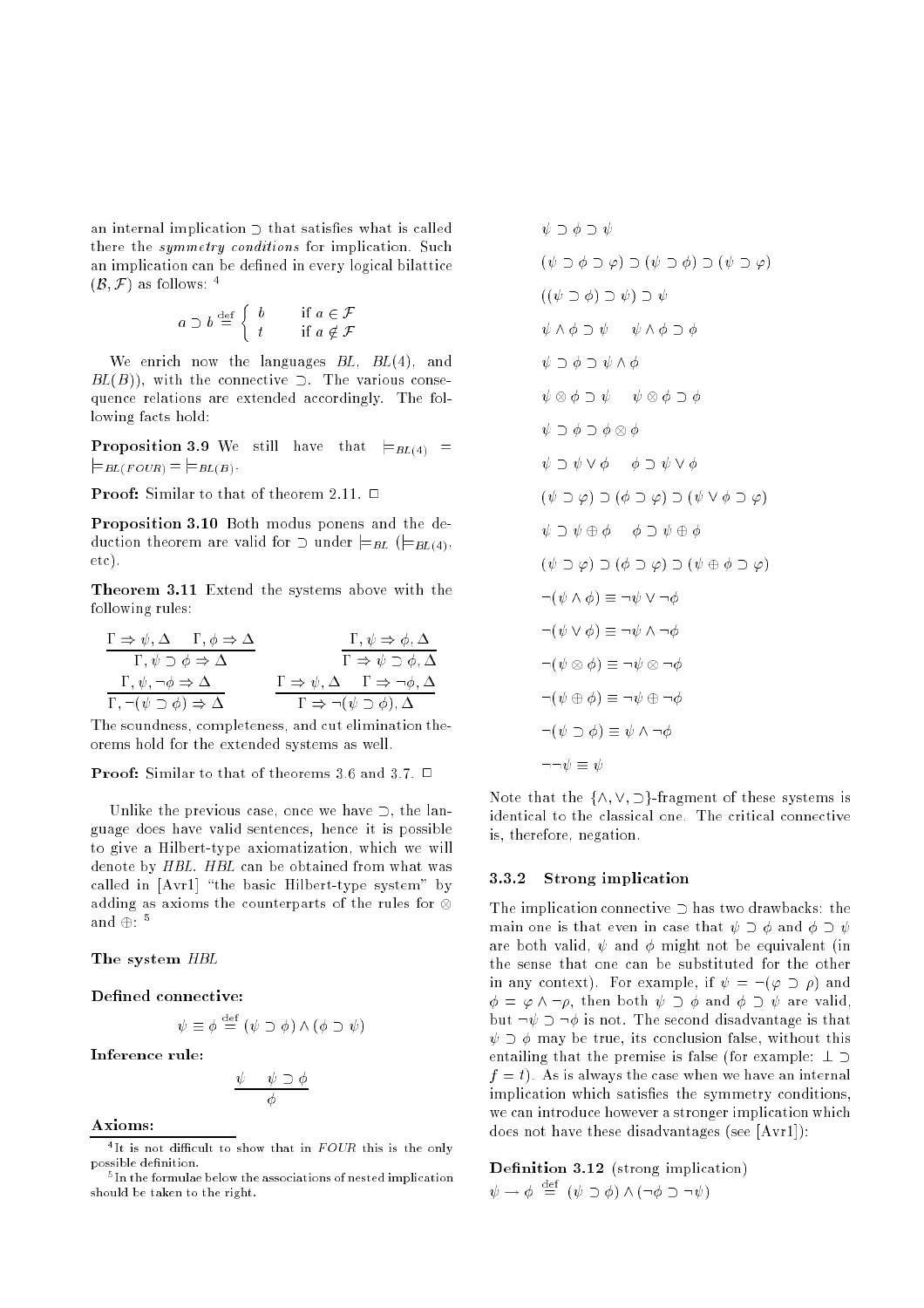The connective  $\rightarrow$  has a lot of similarities with Girard's linear implication (see [Gira]). All the basic axioms concerning that implication (see [Avr2]) are valid for  $\rightarrow$ , while the contraction axiom and the weakening axiom are not. On the other hand, on  $\{t, f, \perp\}$ ,  $\rightarrow$  is exactly Lukasiewicz implication ([Luka],[Urqu]), while on  $\{t, f, \top\}$  it is Sobocinski's implication ([Sobo]), which is the implication of  $RM_3$  - the strongest logic in the family of relevance logics (see also [AnBe], [Dunn], and [Hind]).

### Notes:

1. Using  $\rightarrow$  we can sometimes translate "annotated atomic formulae" from Subrahmanian's annotated logic (see [CHLS],[Sub1],[Sub2],[KiLo],[KiSu]). Thus, the translation to  $BL(4)$  of  $\psi : b$  when  $b \in$ FOUR, and the partial order is  $\leq_t$ , is simply  $b \to \psi$ . 2. In  $FOUR$ ,  $\nu(\psi \rightarrow \phi) \in \mathcal{D}_k(FOUR)$  iff  $\nu(\psi) \leq_t \nu(\phi)$ . Moreover,  $\psi \supset \phi$  is equivalent to  $\phi \vee (\psi \rightarrow \psi \rightarrow \phi)$ .

The next example demonstrates the potential use of  $\models$ BL as well as of the various implication connectives. We shall use in it  $\sim$  to denote the implication of the classical calculus (i.e:  $\psi \rightsquigarrow \phi = \neg \psi \vee \phi$ ).

Example 3.13 Consider the following knowledge hase<sup>.</sup>

$$
bird(tweety) \rightsquigarrow fly(tweety)
$$
\n
$$
penguin(tweety) \supset bird(tweety)
$$
\n
$$
penguin(tweety) \rightarrow \neg fly(tweety)
$$
\n
$$
bird(tweety)
$$

Note that we are using different implication connectives according to the strength we attach to each entailment: Penguins never fly. This is a characteristic feature of penguins, and there are no exceptoins to that, hence we use the strongest implication  $(\rightarrow)$ in the third asertion in order to express this fact. The second asertion states that every penguin is a bird. Again, there are no exceptions to that fact. Still, penguins are not typical birds, thus they shouldn't inherit all the properties we expect birds to have. The use of a weaker implication  $(2)$  forces us, indeed, to infer that something is a bird whenever we know that it is a penguin, but it does not forces us to infer that it has every property of a bird. Finally, the first assertion states only a default feature of birds, hence we attach the weakest implication  $(\rightarrow)$  to it. Indeed, since from  $\psi$  and  $\psi \rightsquigarrow \phi$  we cannot infer  $\phi$  (by  $\models_{BL}$ ) without more information, the first assertion does not cause

automatic inference of flying abilities just from the fact that something is a bird. It does give, however, strong connection between these two facts.

The above knowledge-base does not allow us to infer whether tweety is a penguin or not (as it should be), and if it can fly or not (which is less satisfactory; we shall return to it in the next section). However, if we add to the knowledge-base an exstra assumption, penguin(tweety), we can infer  $\neg fly(tweety)$  but we still can *not* infer  $fly(tweety)$ , as should be expected.

# <sup>4</sup> A more subtle consequence relation

 $\models$ <sub>BL</sub> should be taken as a first approximation of what can be safely inferred when we have a classically inconsistent knowledge-base; this safety is its main advantage. The disadvantage is that  $\models$ BL is somewhat "over cautious". Thus, in the last example we would have liked to be able to infer  $fly(twecty)$  from the original knowledge-base, before the new information is added to it. We can't, of course, since  $\models_{BL}$  is monotonic  $\degree$ .

To overcome this difficulty we adapt an idea of Kifer and Lozinskii (see [KiLo]). Their idea, basically, is to order models of a given knowledge-base in a way that somehow reflects their degree of consistency, and then take into account only the models which are maximal w.r.t this order. The main difference is that they were using just ordinary (semi)lattices, in which the partial order relation corresponds, intuitively, to our  $\leq_k$ . Hence, no direct interpretation of the standard logical connectives  $(\wedge, \vee)$  was available to them. They were forced, therefore, to use an unnatural language, in which the *atomic* formulae are of the form  $p$  :  $b$ (where  $p$  is an atomic formula of the basic language, and  $b$  – a value from the semilattice).  $\psi : b$  is meaningless, however, for nonatomic  $\psi$ . The use of bilattices allows us to give the standard logical language a direct interpretation, and so gives a meaning to every annotated formula. On the other hand, by using  $\mathcal F$ we can dispense with annotated formulae altogether, as we do below <sup>.</sup> .

**Definition 4.1** Let  $\mathcal{B} = (\mathbf{B}, \leq_t, \leq_k, \neg)$  be a bilattice. A subset  $\mathcal I$  of B is called an *inconsistency set*, if it has the following properties:

<sup>&</sup>lt;sup>6</sup>Another disadvantage is, perhaps, that  $\models$ <sub>BL</sub> is basically just the logic of FOUR.

 $7$ Despite the fact that this method of using "annotated" atomic formulae is quite common, it is still artificial from a logical point of view, since semantic notions interfere within the syntax.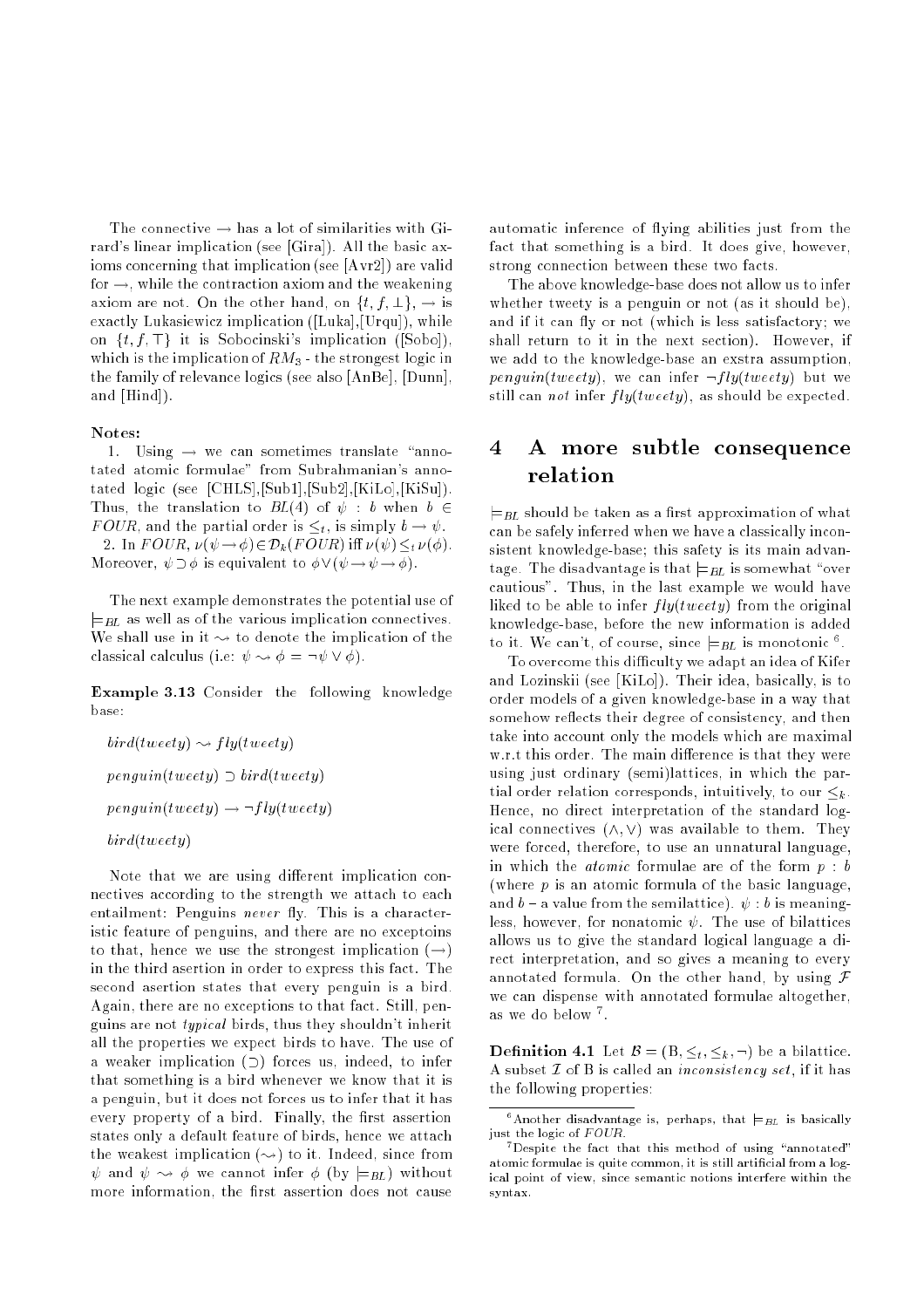a)  $b \in \mathcal{I}$  iff  $\neg b \in \mathcal{I}$ . b)  $b \in \mathcal{F} \cap \mathcal{I}$  iff  $b \in \mathcal{F}$  and  $\neg b \in \mathcal{F}$ .

## Notes:

1. From (b), always  $\top \in \mathcal{I}$ . Also, from (b),  $t \notin \mathcal{I}$ , and so, from (a),  $f \notin \mathcal{I}$ .

2. As for  $\perp$ , both  $\mathcal{I} \cup {\perp}$  and  $\mathcal{I} \setminus {\perp}$  are inconsistency sets in case  $\mathcal I$  is. On one hand, in every bilattice,  $\lnot \perp = \perp$ , so  $\perp$  has some features that may be associated with inconsistent elements. Now, on the other hand,  $\perp$  intuitively reflects no knowledge at all about the assertions it represents; in particular, one might not take such assertions to be inconsistent.

### Example 4.2

a)  $\mathcal{I}_1 = \{b \mid b \in \mathcal{F} \land \neg b \in \mathcal{F}\}\$ b)  $\mathcal{I}_2 = \{b \mid b = \neg b\}$ c)  $\mathcal{I}_3 = \{b \mid b = \neg b\} \setminus \{\perp\}$ 

 $\mathcal{I}_1$  is the minimal possible inconsistency set in every logical bilattice. In case that  $\mathcal B$  is interlaced, and  $\mathcal{F} = \mathcal{D}_k(\mathcal{B})$ ,  $\mathcal{I}_1$  is just  $\{\top\}$ .  $\mathcal{I}_2$  and  $\mathcal{I}_3$  are always inconsistency sets in case that  $\beta$  is interlaced, and  $\mathcal{F} = \mathcal{D}_k(\mathcal{B})$ . There are, however, other cases in which  $\mathcal{I}_2$  and  $\mathcal{I}_3$  are inconsistency sets; for example, in DEFAULT .

We fix henceforth some logical bilattice  $B = (B, \mathcal{F})$ , and an inconsistency subset  $\mathcal I$  of  $B$ . All the definitions below will be relative to B and  $\mathcal{I}$ .  $\mathcal{A}(\Gamma)$  will denote the set of the atomic formulae that appear in some formula of  $\Gamma$ .

**Definition 4.3** Let  $\Gamma$  and  $\Delta$  be two sets of formulae,  $M, N$  – models of  $\Gamma$ .

a) M is more consistent than  $N$  ( $N <_{con} M$ ), if the set of the atomic formulae in  $\mathcal{A}(\Gamma)$  that are assigned under M values from  $\mathcal I$  is properly contained in the corresponding set of N.

b) M is a *most consistent* model of  $\Gamma$  (mcm), if there is no other model of  $\Gamma$  which is more consistent than M.

c)  $\Gamma \models_{con} \Delta$  if every mcm of  $\Gamma$  is a model of some formula of  $\Delta$ .

Example 4.4 Let's return to the knowledge-base KB of example 3.13. This knowledge-base has exactly one mcm, which takes values in  $\{t, f\}$ . Hence,  $KB \models_{con} \psi$ , iff  $\psi$  follows classically from KB. So, unlike the case of  $\models$ BL:

 $KB \models_{con} fly(tweety), KB \models_{con} \neg penguin(tweety),$  $KB \not\models_{con} \neg fly(tweety), KB \not\models_{con} penguin(tweety).$ Now, consider again what happens when we add " $penguin(tweety)$ " to KB: the new knowledge-base,  $\Delta D$  has two mcms,  $M_1$  and  $M_2$ , where:

$$
M_1(bird(tweety)) = t,
$$
  
\n
$$
M_1(penguin(tweety)) = \top,
$$
  
\n
$$
M_1(fly(tweety)) = \top,
$$

and

$$
M_2(vira(tweety)) = +,
$$
  
\n
$$
M_2(penguin(tweety)) = t,
$$
  
\n
$$
M_2(fly(tweety)) = f.
$$

This time, therefore:

 $\Delta D = \equiv_{con}$  penguin(tweety),  $\Delta D = \equiv_{con} \neg f(y(iwee_i)y)$ ,  $\Delta D \equiv_{con} \neg p$ enguin(tweety),  $\Delta D \equiv_{con} f$ ty(tweety). It follows that  $\models_{con}$  is a nonmonotonic consequence relation, which seems to behave according to our expectations.

Some important properties of  $\models_{con}$  are summerized below. We formulate them for BL, but with the exception of propositions 4.8 and 4.10, they are true for all the other languages as well.

**Proposition 4.5** If  $\Gamma \models_{BL} \Delta$ , then  $\Gamma \models_{con} \Delta$ .

Proposition 4.6  $\vDash_{con}$  is non-monotonic.

**Proof:** Consider, e.g.,  $\Gamma = \{p, \neg p \lor q\}$ .  $\Gamma \models_{con} q$ , but  $\Gamma$ ,  $\neg p \not\models_{con} q$ .  $\Box$ 

**Proposition 4.7**  $\models_{con}$  is paraconsistent:

$$
p,\neg p \not\models_{con} q
$$

**Proof:** Consider a valuation that assigns p the value  $\top$ , and assigns q the value f.  $\Box$ 

**Proposition 4.8** If  $\Gamma$  is classically consistent set in the basic language (i.e, without  $\supset$ ), and  $\psi$  is a clause that does not contain any pair of an atomic formula and its negation, then  $\Gamma \models_{con} \psi$  iff  $\psi$  follows classically from  $\Gamma$  (Hence the difference here between  $\models_{con}$ and classical logic is only with respect to inconsistent theories).

**Definition 4.9** [Lehm]: A plausibility logic is a logic that satisfies the following conditions:

Inclusion:  $\Gamma, \psi \Rightarrow \psi$ . Right Monotonicity: If  $\Gamma \Rightarrow \Delta$ , then  $\Gamma \Rightarrow \psi, \Delta$ . Cautious Left Monotonicity: If  $1 \Rightarrow \psi$  and  $1 \Rightarrow \Delta$ , then  $1$ ,  $\psi \Rightarrow \Delta$ .

 $8$ This rule was first proposed in [Gabb].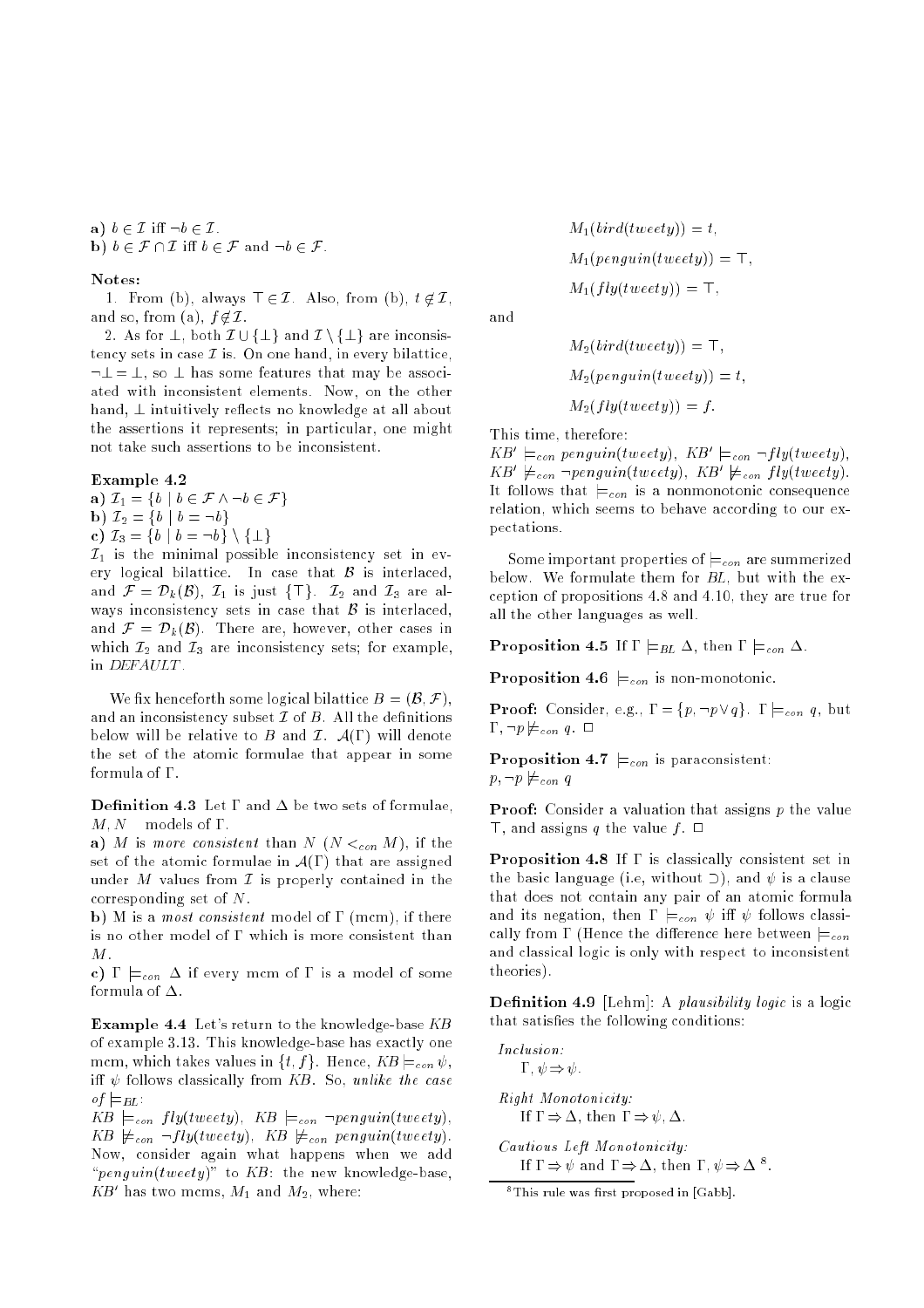Cautious Cut: If  $\Gamma, \psi_1, \ldots, \psi_n \Rightarrow \Delta$  and  $\Gamma \Rightarrow \psi_i, \Delta$  for  $i = 1 \ldots n$ , then  $\Gamma \Rightarrow \Delta$ .

**Proposition 4.10** If  $\beta$  is interlaced bilattice and  $\bot \notin$ I, then  $\models_{con}$ , limited to the basic language, is a plausibility logic.

Outline of Proof: We summarize the proof of the most difficult case  $=$  that of Cautious Cut. Well, given an m $cm\ M$  of  $1$  , we construct another model  $M$  of  $1$ so that  $M_p(p) = M(p)$  if  $p \in I$ , and  $\bot$  otherwise. We then show that  $M$  is a model of some formula in  $\Delta$ . But  $M(p) \geq k$  M (p) for every p. Since B is interlaced, this is true for every formula  $\psi$ . Hence M is also a

Proposition 4.11 All the rules of GBL are valid for  $\vDash_{con}$ .

Thus,  $\vDash_{con}$  has a lot of desirable properties. We should mention, however, one disadvantage:  $\models_{con}$  is not closed under substitutions. In other words: it is sensitive to the choice of the atomic formulae. Thus, although  $\neg p, p \lor q \models_{con} q$  when p and q are atomic, it is not true in general (take, e.g.,  $p = \neg(\neg r \wedge r)$ ). This, however, is unavoidable when one wants to achieve both propositions 4.7 and 4.8 above.

#### $\overline{5}$ **Conclusion**

Bilattices have had an extensive use in several areas, most notably in logic programming, but their role so far was almost algebraic in nature. We develop a real notion of logic based on bilattices, giving two associated consequence relations and coresponding proof systems. These consequence relations are strongly related to non-monotonic reasoning, and especially to reasoning in the presence off inconsistent data.

The next natural step is to investigate how the resulting logics are affected by the choice of the bilattice under consideration, the truth values that are taken to be designated, and the choice of the inconsistency

# References

- [AnBe] A.R.Anderson, N.D.Belnap. Entailment. vol.1, Princton University Press, Prinston N.J.; 1975.
- [Avr1] A.Avron. Natural 3-Valued Logics: Characterization and Proof Theory. Journal of Symbolic Logic Vol.56, No.1 (pp.276-294); 1991.
- [Avr2] A.Avron. The Semantics and Proof Theoty of Linear Logic. Theoretical Computer Science Vol.57 (pp.161-184); 1988.
- [Avr3] A.Avron. On an Implication Connective of RM. Notre Dame Journal of Formal Logic Vol.27 (pp.201-209); 1986.
- [Avr4] A.Avron. Simple Consequence Relations. LFCS Report Series ECS-LFCS-87-30, Edinburgh University, Edinburgh; 1987.
- [Bel1] N.D.Belnap. A Useful Four-Valued Logic. Modern Uses of Multiple-Valued Logic (G.Epstein, J.M.Dunn - Eds.), Oriel Press; 1977.
- [Bel2] N.D.Belnap. How Computer Should Think. Contemporary Aspects of Philosophy (G.Ryle - Ed.), Oriel Press (pp.30-56); 1977.
- [CHLS] N.C.A.da-Costa, L.J.Henschen, J.J.Lu, V.S.Subrahmanian. Automatic Theorem Proving in Paraconsistent Logics, Theory and Implementation. 10th Int. Conf. on Automated Deduction (M.E.Stichel - Ed.); July 1990.
- $[dCos]$  N.C.A.da-Costa. On the Thory of Inconsistent Formal Systems. Notre Dame Journal of Formal Logic, Vol.15 (pp. 497-510); 1974.
- [Dunn] J.M.Dunn Relevant Logic and Entailment. Handbook of Philosophical Logic, vol.III (D.Gabbay, F.Guenthner - Eds.); 1984.
- [Epst] R.L.Epstein The Semantic Foundation of Logic. Vol.I: Propositional Logics. Kluwer Academic Publisher; 1990.
- [Fit1] M.Fitting. Kleene's Three-Valued Logics and Their Children. Proc. of the Bulgarian Kleene 90 Conference; 1990.
- [Fit2] M.Fitting. Kleene's Logic, Generalized. Journal of Logic and Computation, Vol.1 (pp.797-810); Dec. 1990.
- [Fit3] M.Fitting. Bilattices in Logic Programming. The 20th Int. Symp. on Multiple-Valued Logic (G.Epstein - Ed.); IEEE Press 1990.
- [Fit4] M.Fitting. Bilettices and the Semantics of Logic Programming. Journal of Logic Programming, Vol.11, No.2 (pp. 91-116); Aug. 1991.